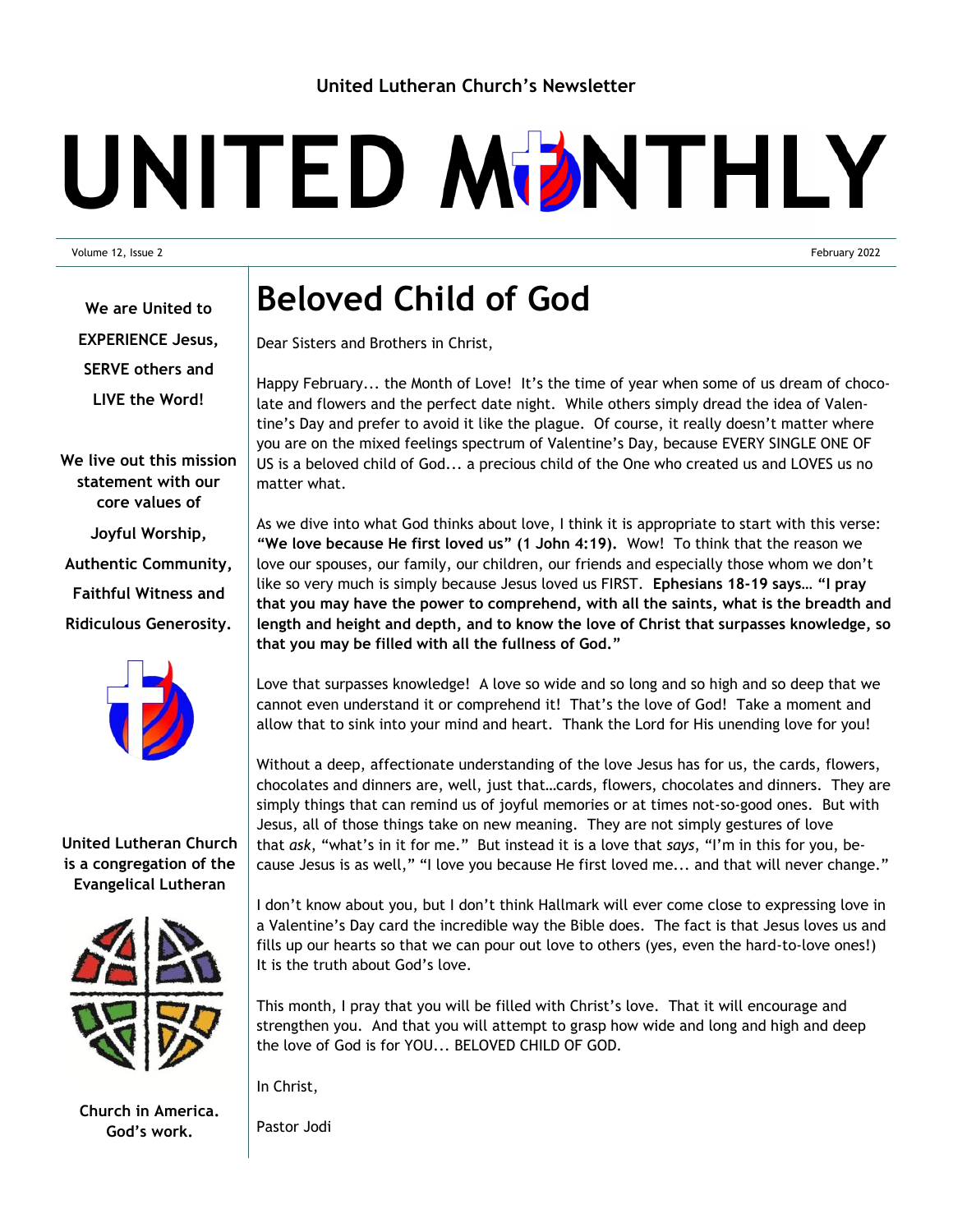# February 2022

| <b>SUN</b>                                                                                             | <b>MON</b>                          | <b>TUE</b>                                                                    | <b>WED</b>                                                                                | <b>THU</b>                                                           | <b>FRI</b>                             | <b>SAT</b>                             |
|--------------------------------------------------------------------------------------------------------|-------------------------------------|-------------------------------------------------------------------------------|-------------------------------------------------------------------------------------------|----------------------------------------------------------------------|----------------------------------------|----------------------------------------|
|                                                                                                        |                                     | $\mathbf{1}$<br>9AM-3PM Quilting                                              | $\overline{2}$<br>9AM-3PM Quilting<br>6PM Confirmation<br>7PM Youth Night                 | 3<br>9AM Mom<br>Group<br>12PM Al-Anon<br>4-6PM Mobile<br>Food Pantry | $\overline{4}$                         | 5                                      |
| 6<br>9AM Sunday school<br>10AM Worship with<br>Holy Communion                                          | $\overline{7}$                      | 8<br>10:30AM Deborah<br>Circle @ the Senior<br>Center<br>5:30PM Esther Circle | 9<br>2PM Pastor Jodi @<br><b>Wheatland Estates</b><br>for Bible Study<br>6PM Confirmation | 10<br>9AM Mom<br>Group<br>12PM Al-Anon                               | 11                                     | 12                                     |
| 13<br>9AM Sunday school<br>9:30AM Coffee<br>served before worship<br>10AM Worship lead<br>by the Youth | 14<br>5PM P.E.O.                    | 15<br>7PM Rachel Circle                                                       | 16<br>6PM Confirmation                                                                    | 17<br>9AM Mom<br>Group<br>12PM Al-Anon                               | 18                                     | 19                                     |
| 20<br>No Sunday school<br>10AM Worship with<br>Holy Communion                                          | 21<br>6PM Church<br>Council meeting | 22                                                                            | 23<br>6PM Confirmation<br>7PM Youth Night                                                 | 24<br><b>9AM-1PM</b><br>Preschool<br>Screening<br>12PM Al-Anon       | 25<br>9AM<br>Crafting/<br>Scrapbooking | 26<br>9AM<br>Crafting/<br>Scrapbooking |
| 27<br>9AM Sunday school<br>10AM Contemporary<br>Worship                                                | 28<br>5PM P.E.O.                    |                                                                               |                                                                                           |                                                                      |                                        |                                        |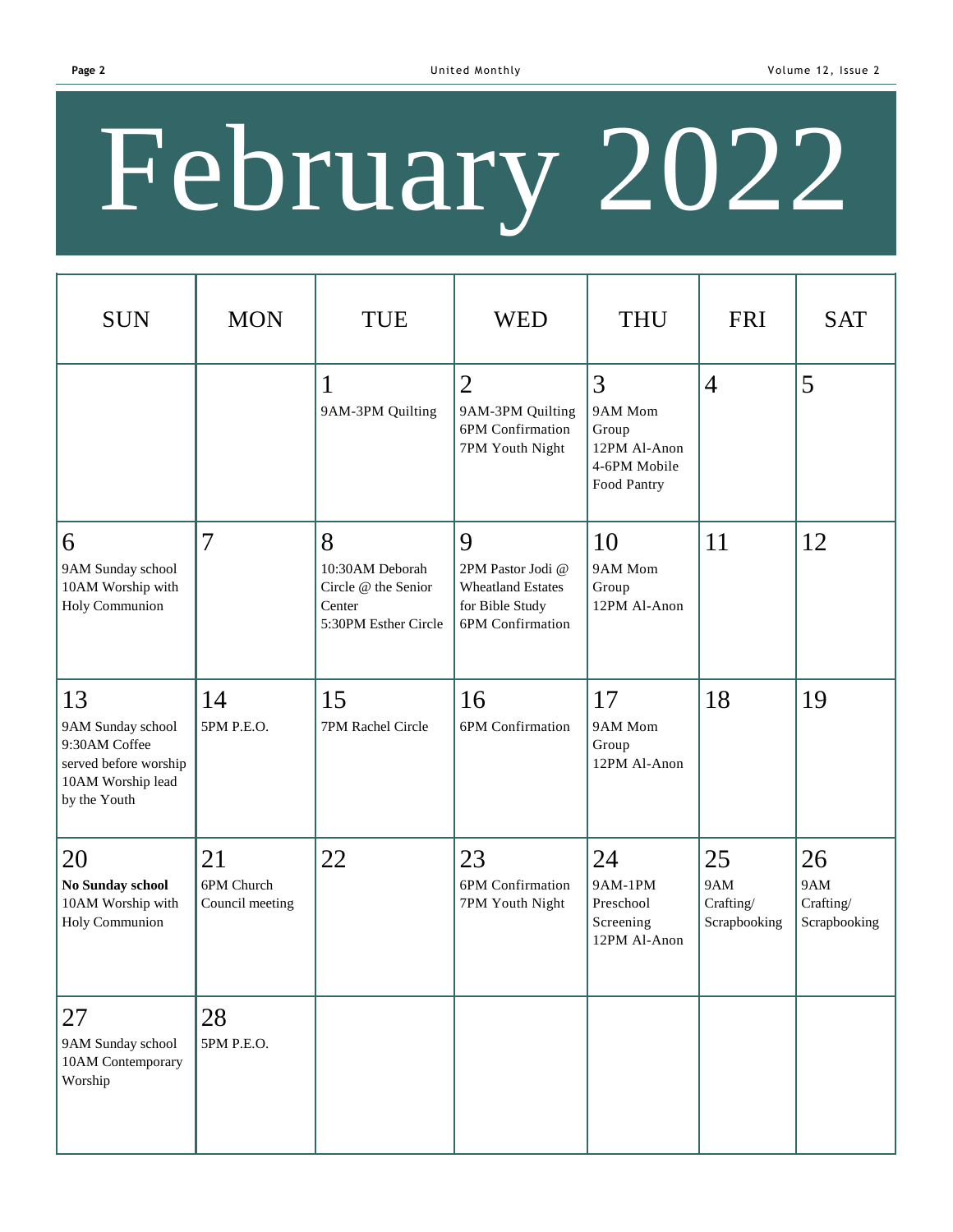### **Faith & Care #2**

#### Chairman - Carol Hart

Gerald & Sue Anderson Steven & Michele Anderson Gene & Barb Arens David & Teri Bodnar Arvid & Sandy Boe Rick & Carolyn Crockett Ben Crockett Daniel Crockett Tara Domres Brittany Farris Bernie & Carol Goodman Dean & Connie Hakanson Travis & Megan Hakanson Seth & Beth Hansen Lawrence & Katie Henry Kyle & Tiffany Hetletved Tom & Lynda Hoyt Zane Jacobson John & Kathie Johnson

Robert & Nadine Kempert Jim & Connie Kjos Caitlin Kreklau Robert & Lillian Lowery JoAnn Mueller Grant & Betty Nelson Eldon & Karen Pederson Paul Peterson Bill Reinhardt Stephen Ridley Darrin & Becca Romfo Troy & Rachelle Romfo Bill & Kathy Roy Randy & Kim Rude Angie Sanders Brandon & April Smith01 Gordon & Sharon Sondeland Carl & Rebecca Tollefson

### **Financial Update** *12-31-21*

| December Offering                                             | \$17,974.02                  |                                   |  |  |
|---------------------------------------------------------------|------------------------------|-----------------------------------|--|--|
| Offering Income                                               | Year-to-Date<br>\$171,730.28 | <b>Budget YTD</b><br>\$164,045.00 |  |  |
|                                                               | <b>Current Year</b>          | Last Year                         |  |  |
| **Total Income thru December<br>*Total Expenses thru December | \$175,926.75<br>\$173,695.20 | \$184,029.79<br>\$169,316.53      |  |  |

\*Please note, 2021 expense includes a transfer from the general check book to the dedicated fund to pay off the HVAC note of \$11,332.45 and also another transfer of \$10,000 to help pay off the new parsonage roof.

\*\*Last year's income reflects the \$17,400 Paycheck Protection Program Loan which United Lutheran applied for, received and then was forgiven.

As of February 1, our Endowment Fund balance was \$111,069.45. If you would like to make a contribution to the Endowment Fund, please make checks payable to "InFaith Foundation" (which manages our endowment fund). Interest accrued yearly from this Endowment fund has been used at the end of each year to give back to needs within our community or special projects within the church.

### **ULC Leadership 2022**

| Deidre Long    |
|----------------|
| LeeAnn Knudson |
| Diane Simmons  |
| Julie Johnson  |
|                |

#### **Committee Council Representatives**

| Education                        | Kim Hart, Kristi McDonald |
|----------------------------------|---------------------------|
| Endowment                        | TBD                       |
| Hospitality                      | TBD                       |
| Property                         | TBD                       |
| Stewardship                      | TBD                       |
|                                  |                           |
| <b>Non-voting Representative</b> |                           |
| Pastor                           | Jodi Myrvik               |

### **Council Notes 01-17-22 Mtg**

Pastor Jodi lead devotions. She reported that the youth will be fundraising during lent by doing Lenten suppers and services. Youth Sunday is February 13 and the youth will serve coffee and hot cocoa that day, prior to worship.

Carla reported that Becky Tollefson is providing music for Sunday school now and many fun things are happening!

Hospitality hosted the potluck on January 9 and will host the one on January 30 after the Annual Meeting. They will meet soon as a committee.

Steve shared that property has no ongoing projects, however the water leak continues. Some work has been done removing the rotten wood where the leak is in the fellowship hall. Need to seek professional help getting the Narthex corner leak fixed. Discussion continues regarding the drainage issue under the front doors.

A motion was made to approve 10-15 parish nurse hours to be included in Pastor Jodi's contract. PRBC Annual meeting is January 24, Pastor Jodi will attend via zoom. Committees should meet ASAP after the Annual Meeting to decide representatives, secretaries for the February Council meeting.

*Council minutes and treasurers reports are posted monthly on the bulletin board in the hall across from the church kitchen.*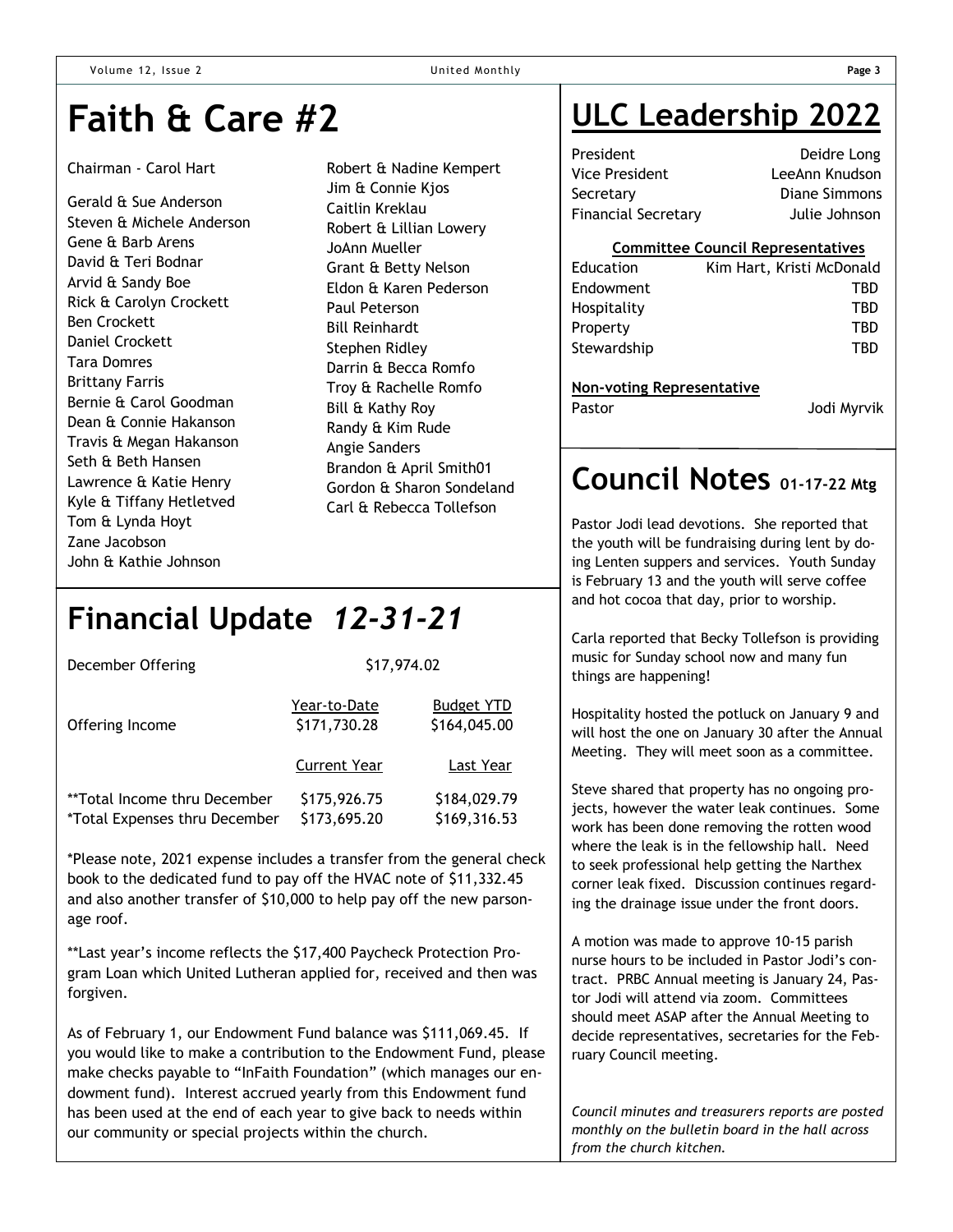### **Annual Meeting**

Thank you to those who participated in our annual meeting on January 30. In addition to approving the budget and voting for new committee and council members, we approved Council recommendations to our Constitution and By-Laws. 2022 Annual Reports are available on the magazine carousel outside the sanctuary. Thank you also to our hospitality committee for setting up and serving and those individuals that stayed to help clean up.

> Thank you to the following people who completed terms of service on council and committees at United Lutheran in January:

> > Lisa Schuler (Nominating) Ted Dahl (Endowment) Connie Kjos (Hospitality) Carla Gemmill (Education) Charlie Jordan (Nominating) Dean Hakanson (Property) Troy Romfo (Stewardship)

Thank you to those who have accepted nominations to serve in 2022 and ahead. We look forward to doing ministry together!

# **END Synod News**

There have been a lot of changes in staffing in the Eastern North Dakota Synod this past year. Below is a list of the people who keep our synod functioning on our behalf:

### **Bishop - [Tessa Moon Leiseth](mailto:bishoptessa@eandsynod.org)**

**[Deacon Laura Carson](mailto:deaconlaura@eandsynod.org)** - Associate with the Bishop for Administration and Formation

**[Pastor Brad Skogen](mailto:pastorbrad@eandsynod.org)** - Associate with the Bishop for Congregational Leadership and Transitions

**[Alyssa Holmen](mailto:alyssa@eandsynod.org)** - Administrative Assistant for Leadership

**[Hailey Brenden](mailto:hailey@eandsynod.org)** - Connections Coordinator

**Deacon Erin Power** - Director for Evangelical Mission.

Synod Assembly will be held in Fargo on **June 4-5, 2022**. Please contact Julie or Pastor Jodi if you are interested in attending this year.

### **Installation of Pastor Jodi**

What a special day! The installation of Pastor Jodi as United Lutheran's new pastor was held on January 9. Bishop Tessa Moon-Leiseth was present during our worship service and with the unpredictable weather the day before, did not prevent the Bishop from being with us!



*(Pastor Jodi, husband Paul and daughter Sophie)*

*(Pastor Jodi and Bishop Tessa)*

# **January Memorials**

**Dennis Pengilly** - David & Ardyce Hennager (building)

**Joyce Duerr** - David & Ardyce Hennager (building)

**Wally Stevens -** Dale & Pam Luhmann (building)

*Memorials may be mailed or dropped by the Church Office at ULC at any time.*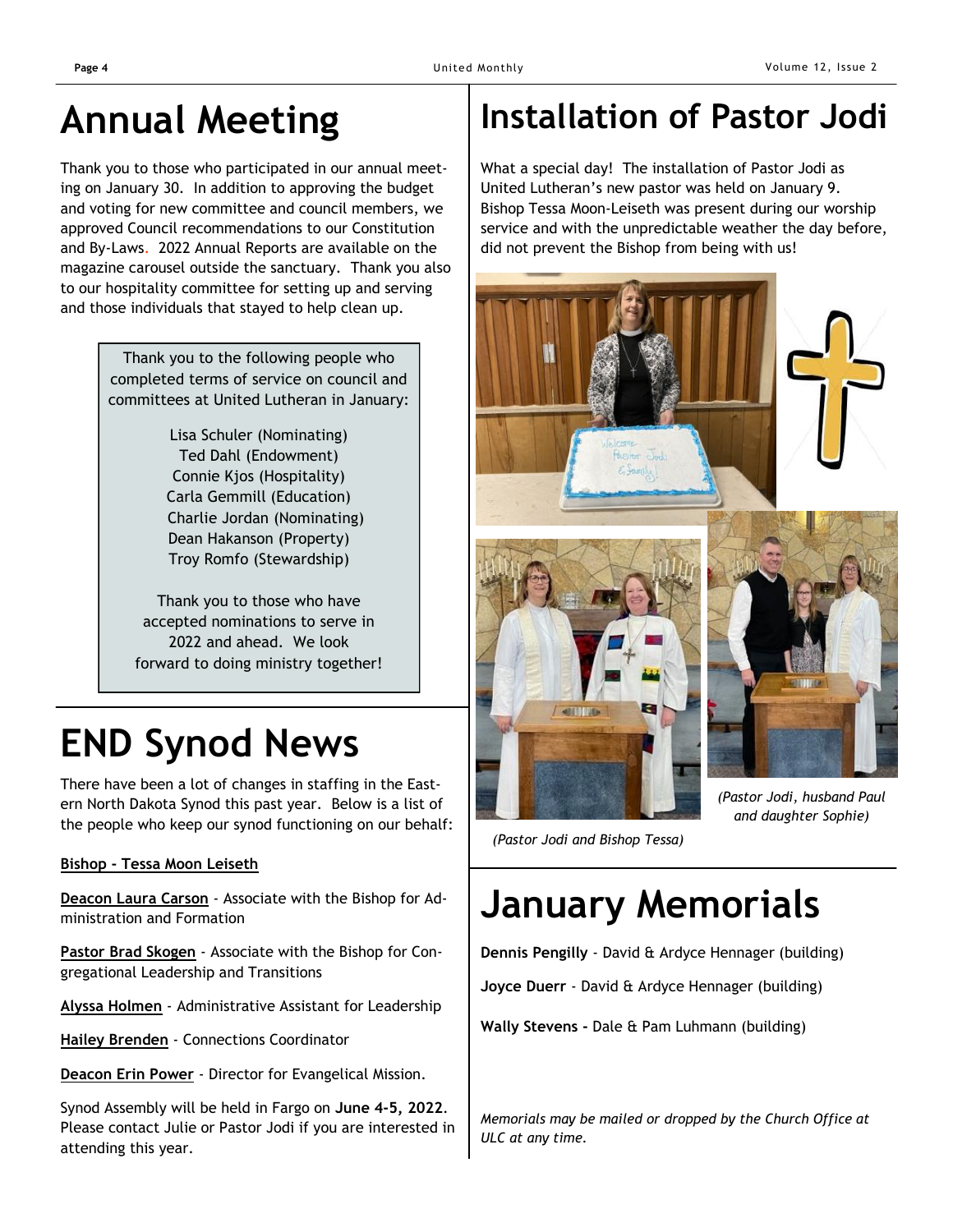# **Sunday School/Confirmation/Youth Group**

Greeting to everyone! We are slowly making our way through these cold months! Sunday school students will meet on February 6, 13 and 27. They will not meet on February 20 due to a long weekend away from school. Our lessons are "Jesus Heals a Paralyzed Man" on Feb 6th, "Jesus Calms the Storm" on Feb 13<sup>th</sup> and "The Transfiguration" on February 27. With these winter months brings lots of busyness with sports and other activities, so we appreciate you taking that time on Sunday mornings to bring your kids to Sunday School. We love seeing their faces each week! A big thank you to all of the Sunday School teachers as we navigate this cold and flu season. We appreciate your willingness to step in and help out when needed!

Confirmation is back in full swing and is now being led by Pastor Jodi. The kids continue to meet most Wednesdays at 6PM. Confirmation topics for the month of February are:

- **2nd** Baptism
- **9th** Communion
- **16th** No Confirmation as the youth will be involved in worship on February 13 and also providing coffee and hot cocoa prior to the worship service that day.
- **23rd** Worship

Students have the opportunity to be part of Youth Group (open to all kids grades 7-12). The next dates the youth will meet will be Wednesdays of February 2 and 23 at 7PM. They had their first youth night in January and from what I'm hearing, everyone had a great time and is looking forward to meeting again. The youth also have plans to be involved in the Lenten worship services and they will be serving meals before each Lenten service as well. Watch for more information on that as we get closer! We are so excited to reignite the flame under our older youth program and look forward to Jodi's leadership as they continue their journey of faith!

Grace & Peace, Carla Gemmill, Education Committee Chair

# **Super Bowl Sunday | Giving Hearts Day**

Join us for a different type of worship service on February 13 as our youth will take the lead. It is Super Bowl Sunday, so please wear your favorite team's shirt or jersey (all sports). There will be Bible Trivia amongst our youth with teams.

For starters, the youth will be offering coffee and hot cocoa prior to worship in the narthex around 9:30AM. Bring your own covered coffee mug to have it filled and

savor your coffee while attending the service! There will be eco-friendly cups available if you forget your cup and also a variety of creamers offered. (Please note that coffee will not be served following worship that day.)



Giving Hearts Day, February 10, is a day of extravagant giving throughout our state.

The day continues to grow as a vital avenue to support the ministry of our Eastern North Dakota Synod. It has allowed the synod to maintain financial



support to its ministry partners during complex financial times.

Our synod work not only provides resources which support United Lutheran and the other congregations in our synod but helps pool our resources to provide greater ministry for our ministry partners in the Central African Republic, Haiti, Park River Bible Camp, Dacotah O'yate and more.

Log on to https://givingheartsday.org to see how you might support our synod and other non-profits in our state on Giving Hearts Day, February 10, 2022.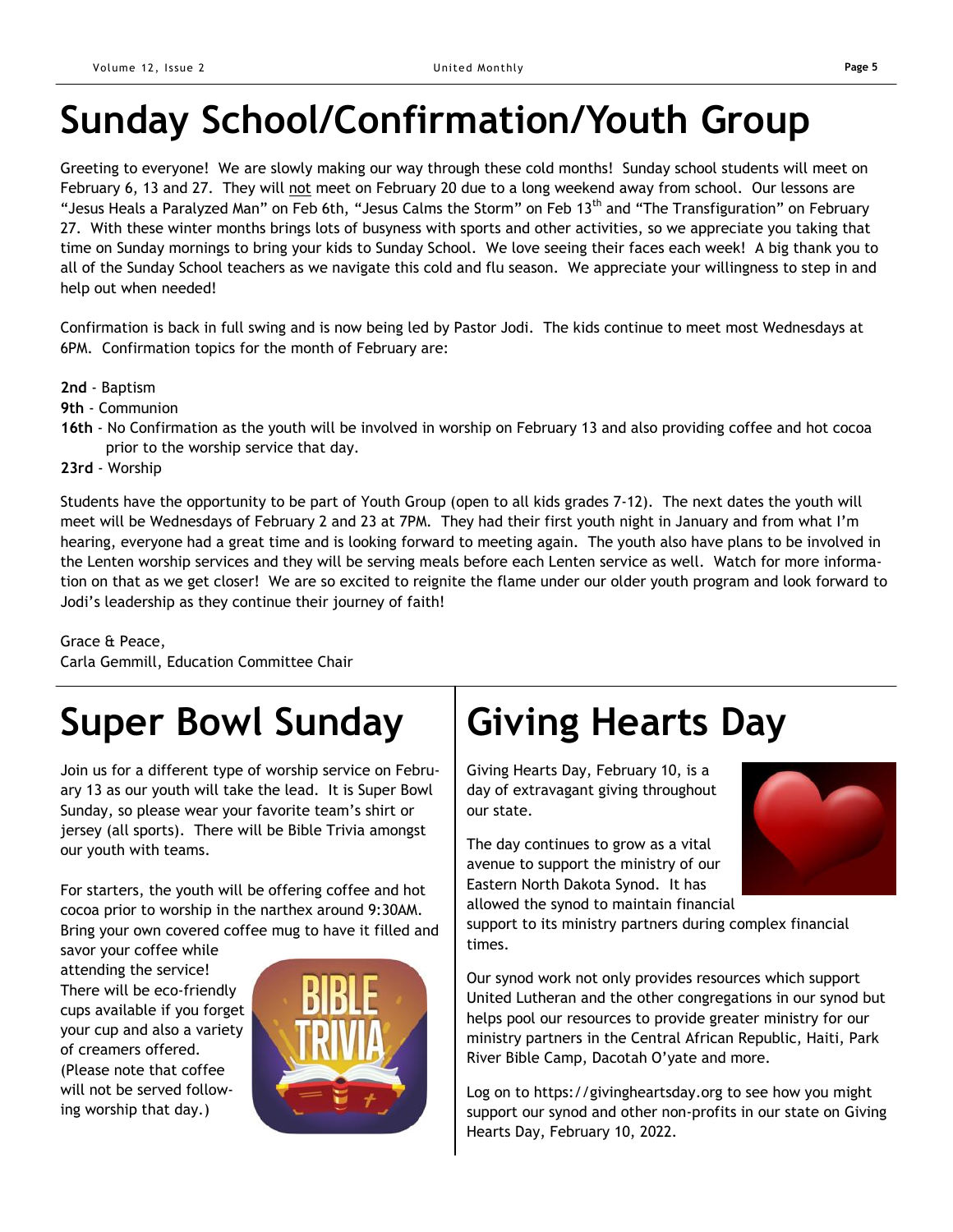### **Baby Bottle Campaign**

At any moment, the news of a pregnancy can be one of the most joyful events in one's life. When unexpected and unprepared, it can be the most heart pounding, frightening news one can receive. The Pregnancy Help Center provides support during this time of crisis. Their goal is that no one walks alone. They offer support, referrals, guidance, education and information for those who find themselves in a crisis situation. Besides support, the Center also offers new and gently used maternity and baby clothes, diapers, bassinets, blankets and more, available at no cost. The Pregnancy Help Center in Park River has asked us to join them in their yearly fundraising event... The Baby Bottle Campaign. During the month of February, baby bottles will be located on the counter closest to the sanctuary in the narthex of the church. If you would like to participate in this worthy endeavor, please take an empty baby bottle home with you and fill it with change, \$\$ bills or a check and return it to the church by February 28.

# **Looking Ahead**

Believe it or not, Lent is only one short month away. **Ash Wednesday is March 2.**

This year, the youth will be serving a light supper at 6PM prior to worship at 7PM on Wednesdays starting on March 9. The youth will also be in charge of your worship experience during Lent with a little help from some adults who will be participating in the Lent Skits. This year, our theme is "Whose Cross Is It Anyway?" All throughout Lent, the JPS (Jerusalem Parcel Service) person tries to unload a cross. Following the company's motto of "Prompt delivery service anywhere in Israel," the JPS person takes it to disciples John and Andrew, a church secretary and a woman concerned that it may not match the decor of her home. All refuse delivery, though the cross comes free and undeserved. During each week of Lent, the cross makes the rounds to many customers with surprising, funny and moving results. Mary Magdalene already has a cross. Martha would rather make her own. Peter denies having anything to do with it. Judas says he doesn't deserve it. The drama reveals how people make excuses for not wanting Jesus in their lives.

Come support our United Youth Group as they fundraise for a mission event, (Feed My Starving Children), in which they will be attending the end of March. A free will offering will be taken at the meals served on March 9, 16, 23, 30 and April 6.

### **Prayers of...**

### **Healing**

Lois Jones (Val Olson's cousin, cancer), Diane Reinhardt, Clyde Anderson, Renae Skjervheim, Bob Kempert, Joanne Field, Caven Dahl (Non-Hodgkin's lymphoma), Lenora Olson and our brothers and sisters in Haiti

### **Grief**

The family of Linden Johnson on the death of Linden's brother, Larry Johnson.

### **Joy**

Congratulations to Josh and Sarah Overby on the baptism of their son, Huxley Keith, on January 16. Huxley is the little brother to Hallie and Reid (also Huxley's baptismal sponsors) along with Josh & Rachel Schaefer.

*We invite you to pray for those people listed above. Please call the church office if you have additions to our prayer list.*



*Pastor Jodi, Reid, Sarah, Huxley, Josh and Hallie Overby.*

# **Mobile Food Pantry**

The Great Plains Mobile Food Pantry will be at our church parking lot, distributing food baskets for our community this Thursday, February 3, from 4-6PM. Come if you are in need! Volunteers are needed to help, from approximately 3:45-6:15pm.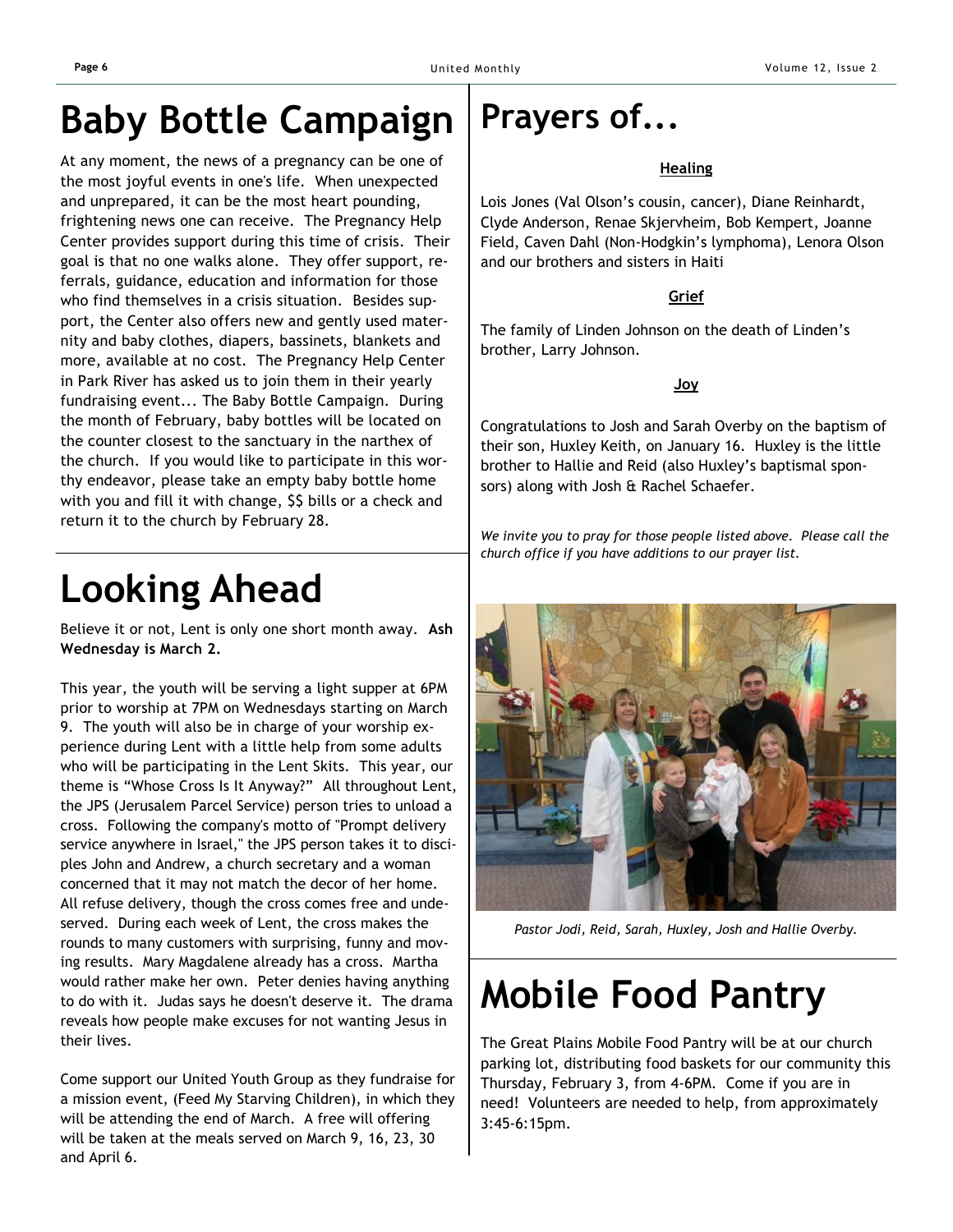### **At-a-Glance and General Announcements**

### **Thank You to:**

DeLynn Carlson and Peggy Fischer for removing the Christmas decorations and packing them away.

Elroy Rude for fixing the stand in which the children's activity bags are hung.

Steve and Kim Hart for their special music provided during Pastor Jodi's Installation on January 9.

United Lutheran Church, thank you so much for the Christmas gift of Langdon Bucks! It will be fun to use them and meet new people as I do. You have all been very welcoming! We appreciate all you have done to make our start at United Lutheran go so smoothly.

> In Christ, The Myrviks

### **Offering Envelopes**

The 2022 offering envelopes are available to be picked up from the table in the fellowship hall. Please remember to not use your 2021 envelopes in the new year as each year the envelopes are renumbered. If you have not used offering envelopes in the past and wish to but do not see a packet with your name, please let the church office know.

#### **Assistance**

While attending worship, large print bulletins are available and in-ear hearing devices from our ushers. We also have a wheelchair available for anyone needing transfer assistance, located in the narthex.

#### **Tornado Relief**

You may still give to Lutheran Disaster Response to help with relief for the massive tornado damage in the south. Checks may be made out to ULC and the church will forward on.

### **United Quilters**

Quilters will meet the first Tuesday and Wednesday of each month (September-April, 9AM-3PM). All are welcome to be part of this group to fulfill their quilt mission. Materials, tools and machines provided; little experience required.

### **Weather Cancellation Notice**

If inclement weather should arise, Pastor and Council President will make any decisions to cancel worship by 7AM Sunday morning. A post will be made on our Facebook page. TV (WDAZ) and radio (KNDK) will also be notified.

### **Mobile Food Pantry**

The Great Plains Mobile Food Pantry will be at our church parking lot, distributing food baskets for our community Thursday, February 3, from 4-6PM. Come if you are in need! Volunteers are needed to help, from approximately 3:45-6:15pm.

### **Crafting Weekends**

Open to anyone in the community who enjoys crafting while being with others! Bring your scrapbook, paints and canvases, sewing, crocheting, knitting, etc. to United Lutheran. The group meets once a month (Friday-Saturday). Bring in lunch or order in. Often times, the group goes for burgers on Fridays. Free, just bring what you need to do your project and a table will be set up for you. For more information, contact Lisa Schuler. They will be meeting February 25-26 this month, starting at 9AM.

### **Items Needed for DVAC**

The Domestic Violence and Abuse Center is looking for items of need: paper towel, toilet paper, kitchen kettles and kitchen utensils. If you are able to assist, place your items in the orange tub located in the narthex, labeled "DVAC". Thank you for your help!

### **Foster Care Needed**

Foster homes are in high need! For older youth and teens, sibling groups, children with higher behavioral needs and homes that have Native American heritage, part or full time care. Please call the ND Foster Care Inquiry Line 1-833-378-4663/1-833-FST-HOME or email or contact your local social services agency.

### **Fundraiser**

The Wales Fire Hall will be hosting a Breakfast at the St. Michael's parish hall in Wales, Sunday, February 13. They will be serving 9AM - 1PM. Items to be served are scrambled eggs, pancakes, sausage, coffee and juice. Free will offering. Pick up orders will be available.

### **PRBC Events**

7-12 graders, overnight retreat at Frost Fire State Park, Friday & Saturday, February 18-19. Register at **www.parkriverbiblecamp.org**

Summer 2022 camp registration is opened. To see all the camps offered this summer, go online to their website. click on the SUMMER CAMP tab on the top of the page. Website listed above.

### **Al-Anon**

Al-Anon meets Thursdays at the church, providing support for relatives and friends of alcoholics. Please call 701-270-2254 with questions.